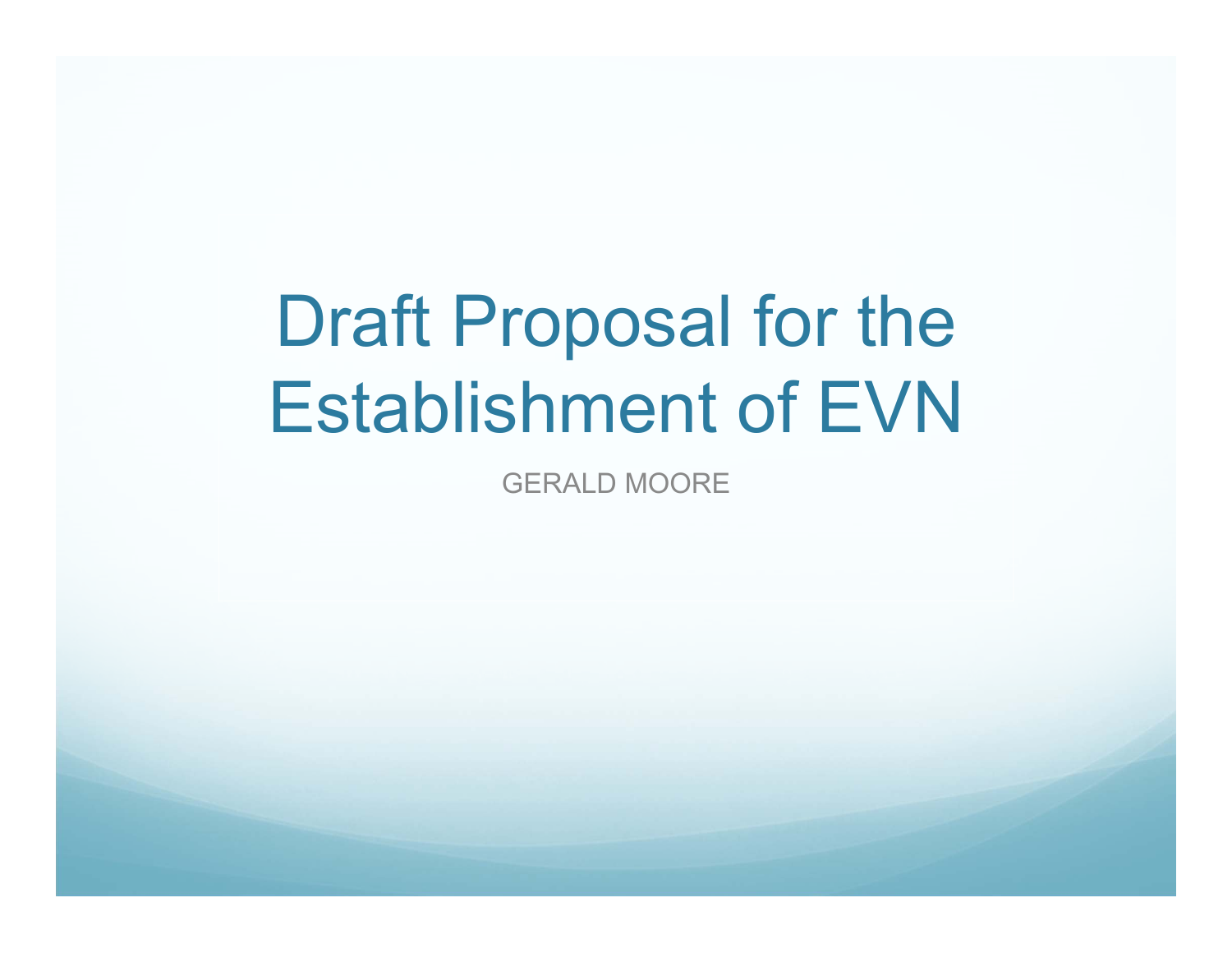- $\bullet$  October workshop recommended preparation of MOU between ECPGR and ESA for establishment of European Evaluation Network together with Letter of Commitment
- $\bullet$  ESA responded that would prefer more general MOU with less commitment to setting a formal structure
	- $\bullet$  Proposal for establishment of EVN through decision of ECPGR Steering Committee

"Now therefor the Steering Committee of the ECPGR hereby establishes the European PGRFA Evaluation Network …."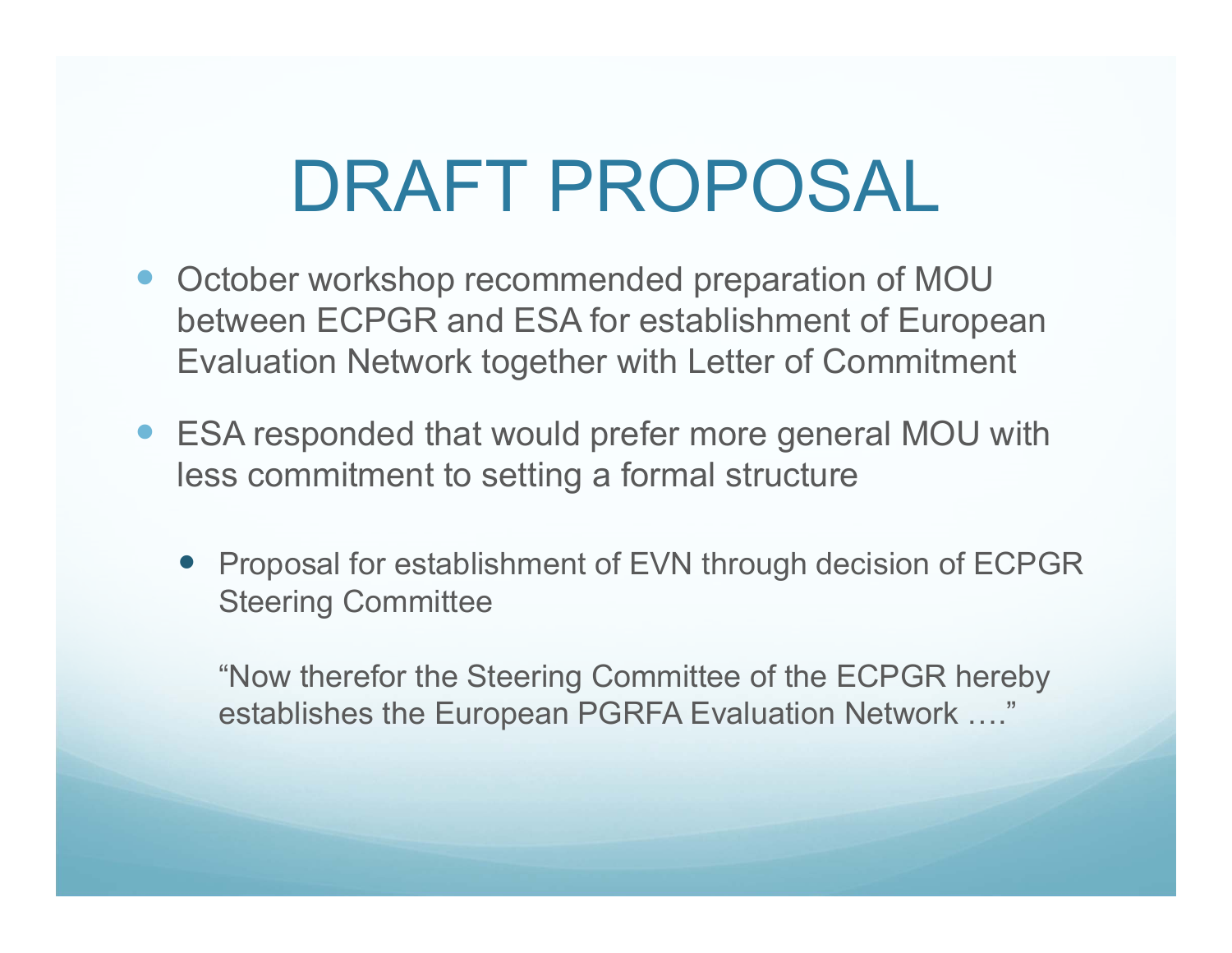- Preamble sets background and justification for establishment of EVN.
- $\bullet$ Originally dropped as more appropriate to MOU
- Then restored as useful background and importance stressed by last workshop
- $\bullet$  Suggestion in comments to to drop whereas's on EGPGR, EURISCO and AEGIS, and add the content of EURISCO and AeGIS as footnotes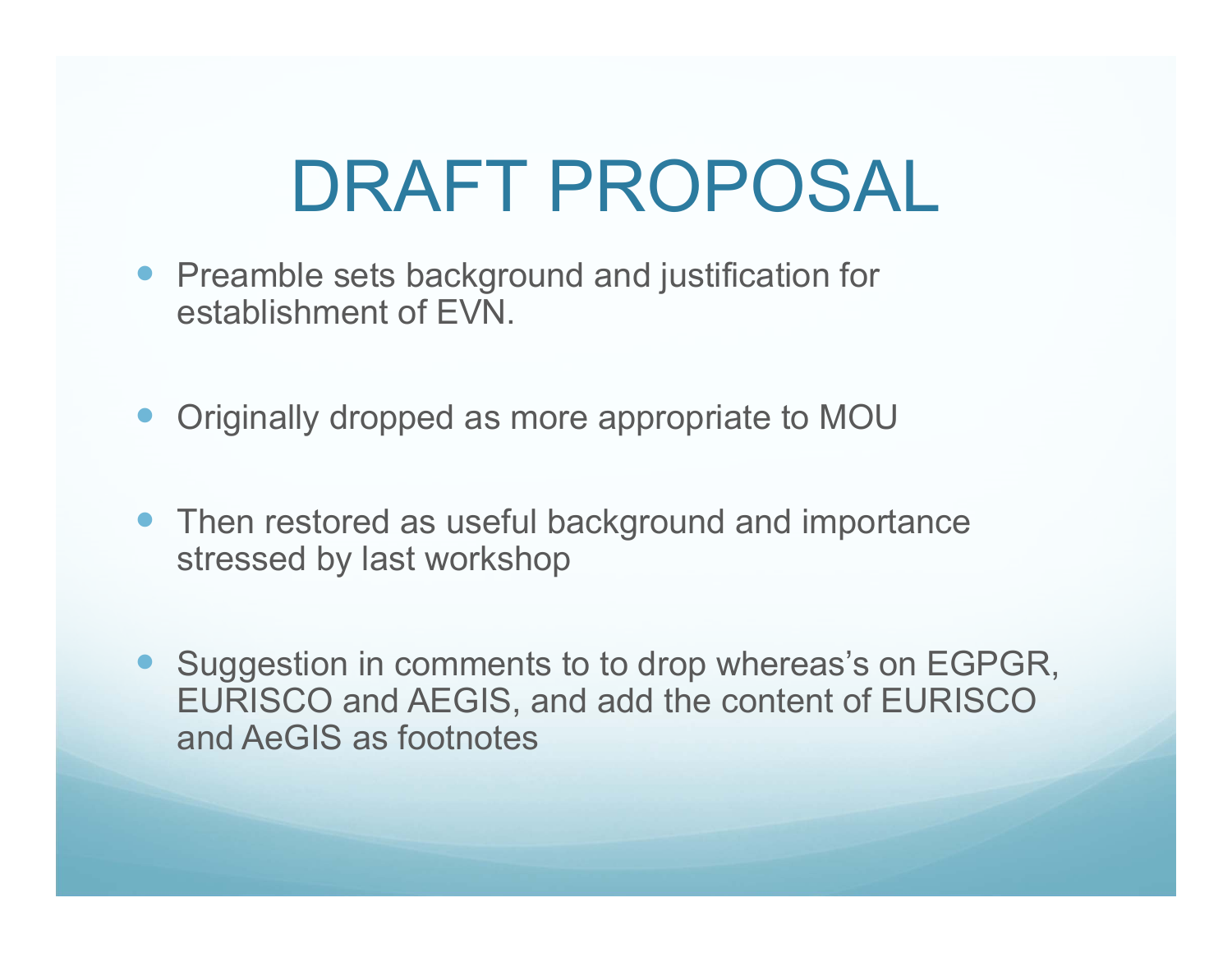- $\bullet$ Article 1 deals with definitions.
- $\bullet$  Definition of "Evaluation"
	- "**Evaluation**" means the generation and linkage of phenotypic and genotypic data to develop genetic markers and information for the enhanced use of PGRFA in breeding (at a pre-competitive level) and research ;
	- Comment from Frank Ordon: "In my opinion this definition of Evaluation does not quite fit to the common meaning of evaluation with respect to PGRFA. In general evaluation is limited to the phenotypic level."
	- Note : The original definition was agreed after the workshop in October. To be considered whether definition should be changed.
	- Suggestion in comments to drop definitions section here altogether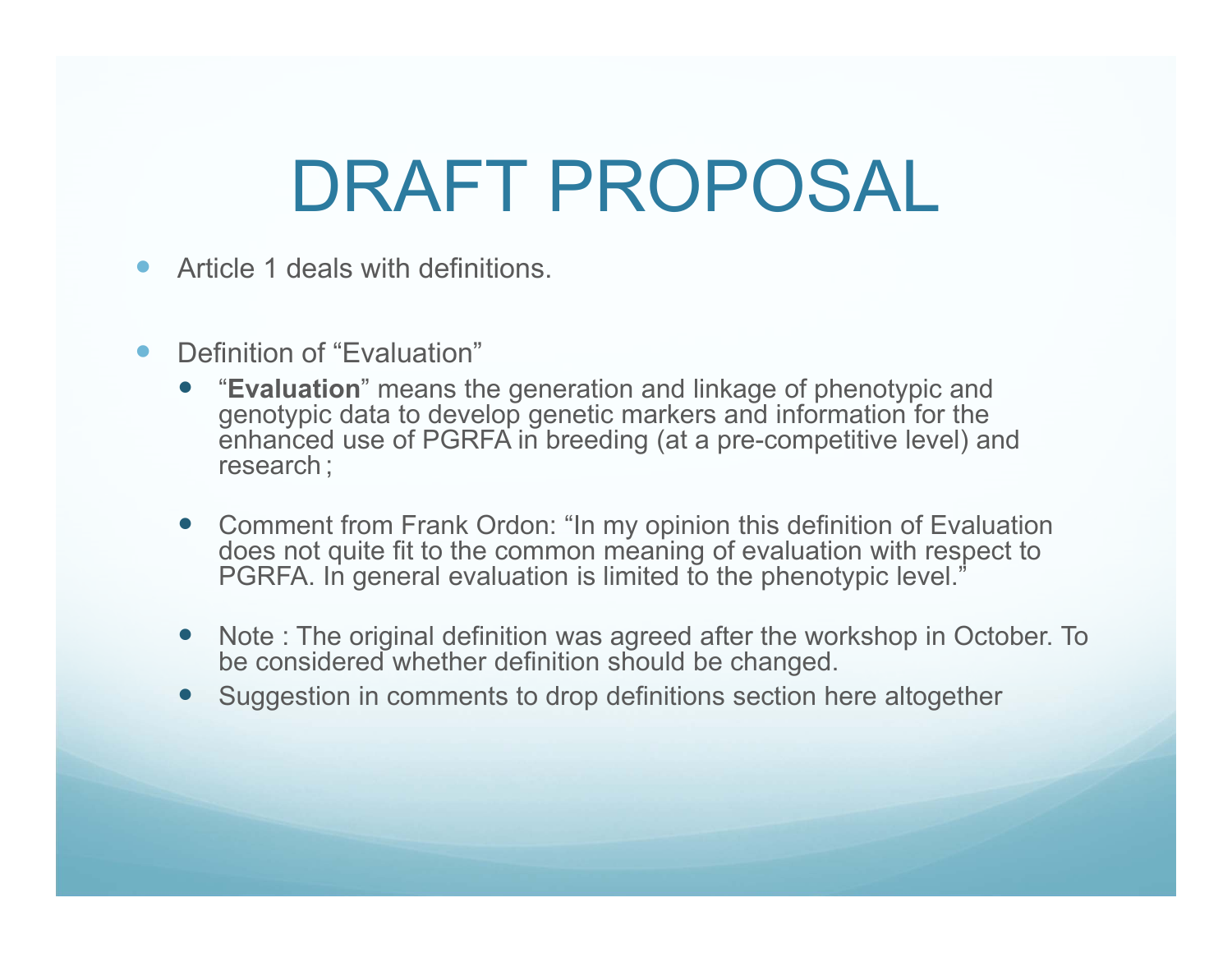- Article 2 deals with establishment of EVN.
- EVN to be established by Steering Committee of ECPGR
- $\bullet$  open to genebanks, academic institutions, breeders including breeding entities, farmers' networks, NGOs, seed companies and already existing public-private evaluation partnerships in the European Region.
- $\bullet$ Letter of Commitment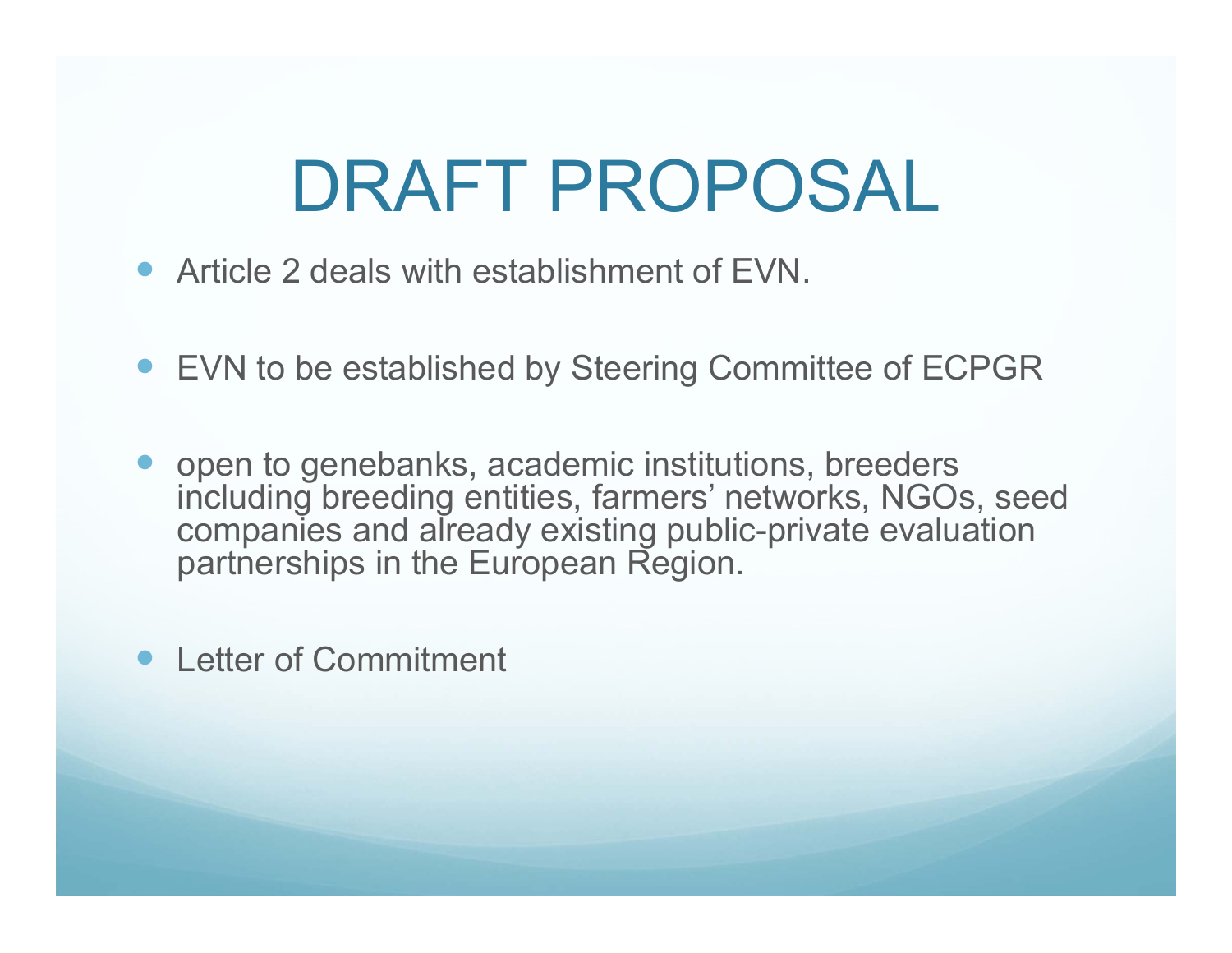Article 3 deals with **Goal, Objectives and expected benefits** of EVN.

• Taken from outcome of October workshop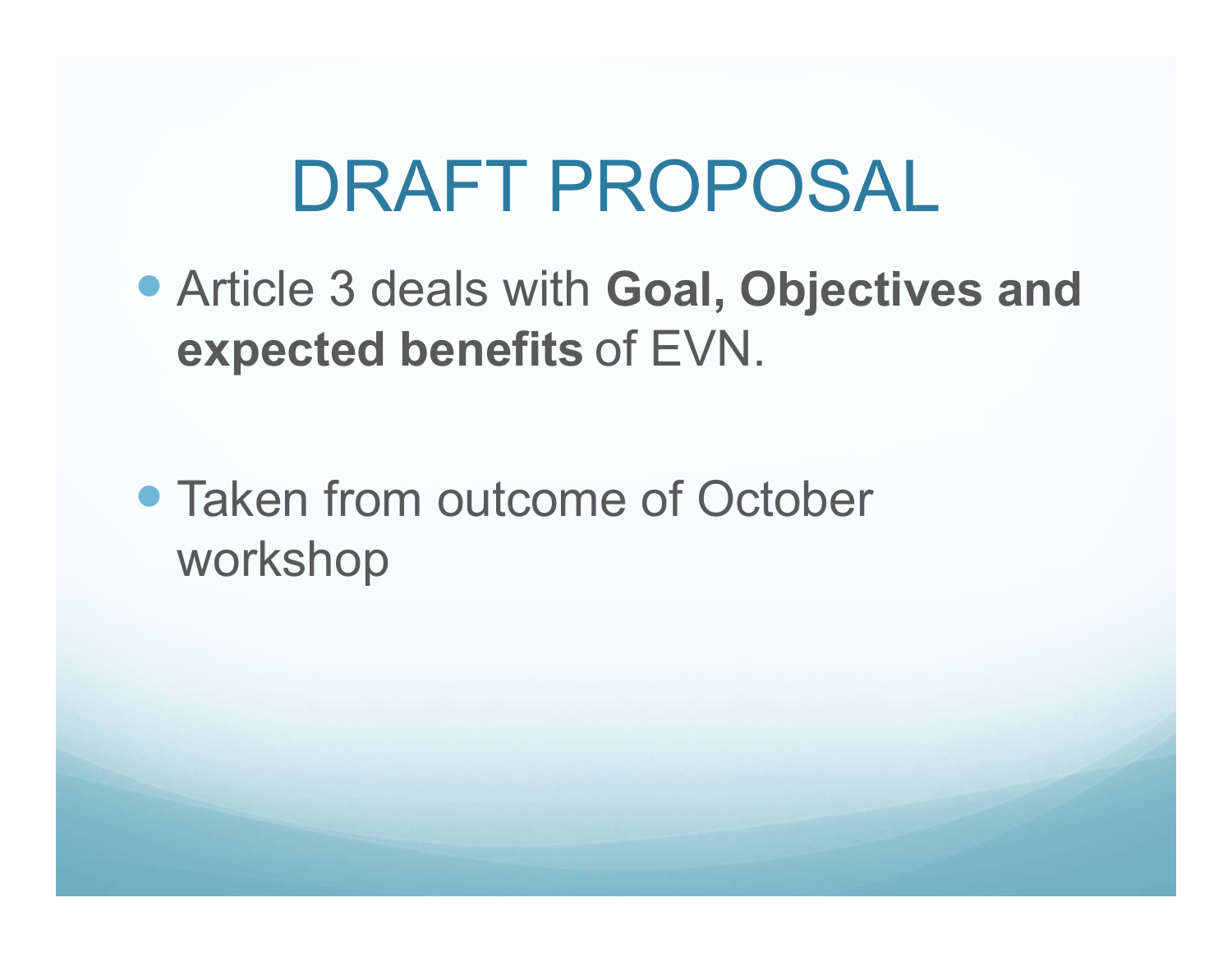Article 4 deals with **Principles to which Members of EVN should adhere** .

• Taken from outcome of October workshop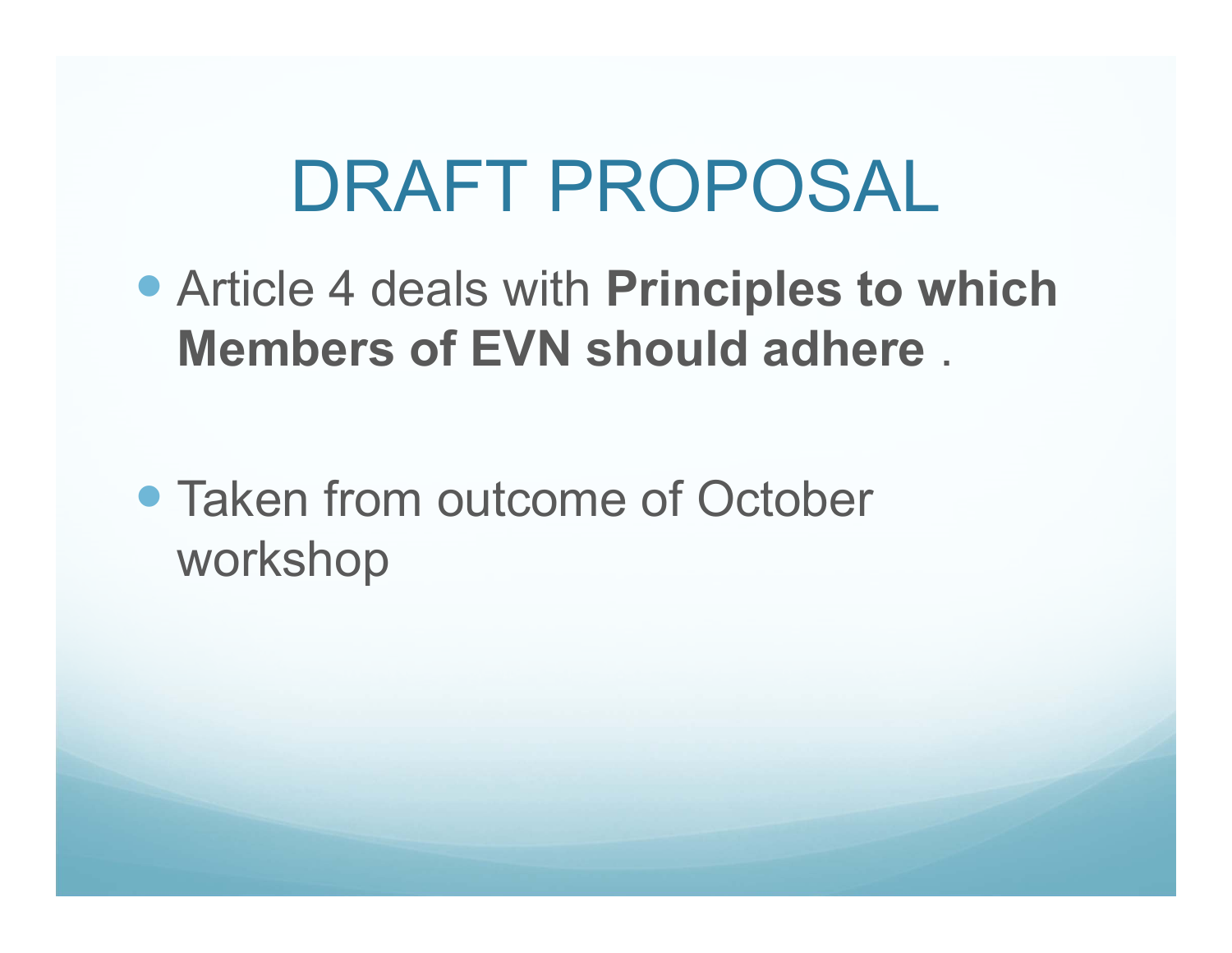- Article 5 deals with **Structure of EVN**.
	- Steering Unit (8 experts)
	- Coordination Unit (secretariat)
	- Data and Information management support group
- Taken from outcome of October workshop
- Structure reflected in diagram in Annex B
- Note linkage with AEGIS and EURISCO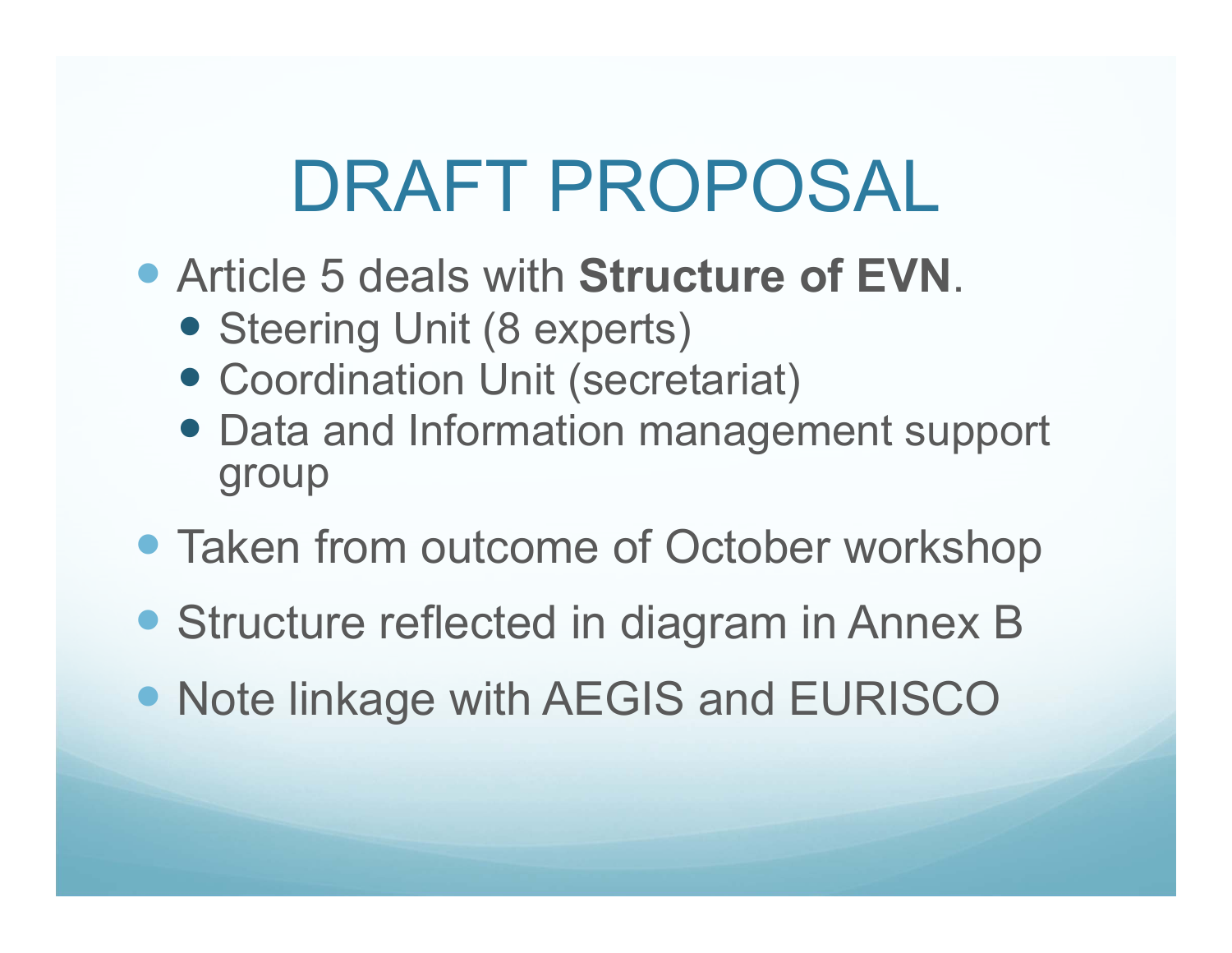- Article 6 deals with **Entry into operation of EVN**.
- Approval of ECPGR Steering Committee
- Note reference to encouraging regional seed organizations or associations to cosponsor EVN or its work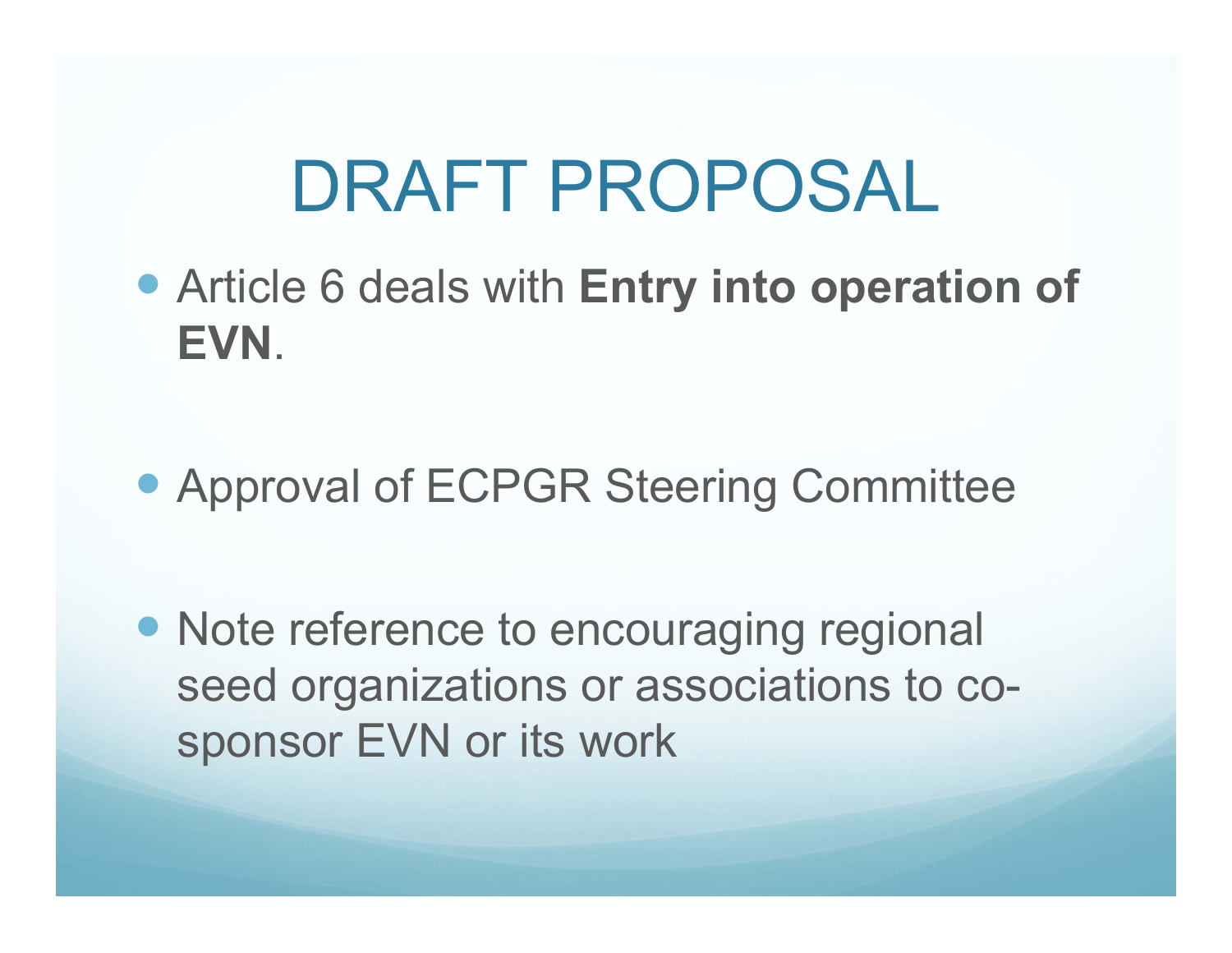### Letter of Commitment

- $\bullet$  Method to elicit interest of prospective members from both public and private sectors
- Indicates the obligations and benefits to be derived
- Comment on limiting responsibility to "foreseeable costs".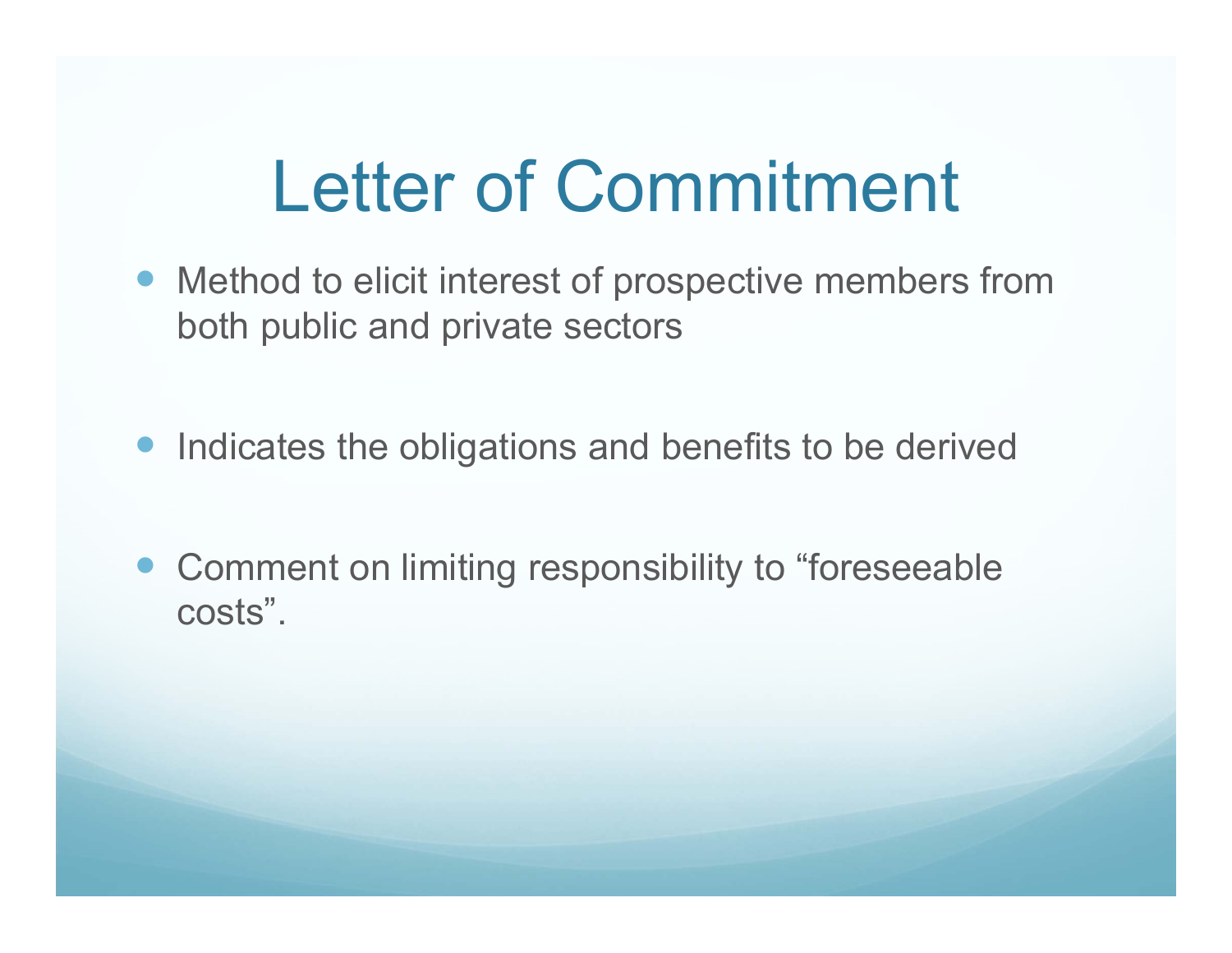#### Structure of EVN

• Set out in diagram in Annex B